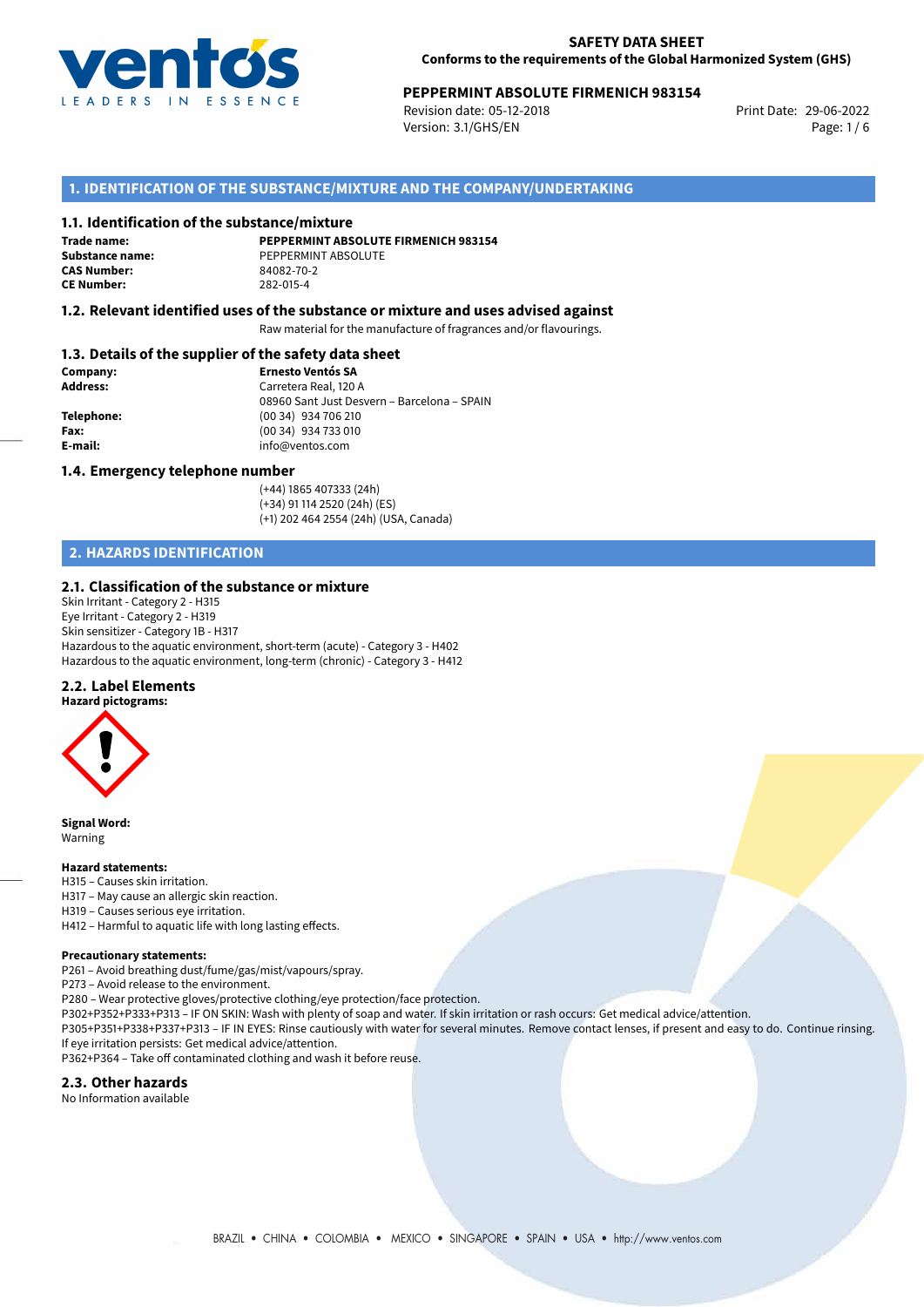

# **PEPPERMINT ABSOLUTE FIRMENICH 983154**<br>Revision date: 05-12-2018 **Print Date: 29-06-2022**

Revision date: 05-12-2018 Version: 3.1/GHS/EN Page: 2 / 6

# **3. COMPOSITION/INFORMATION ON INGREDIENTS**

#### **3.1. Substances**

| Chemical name: | PEPPERMINT ABSOLUTE |
|----------------|---------------------|
| CAS number:    | 84082-70-2          |
| EC number:     | 282-015-4           |

#### **Hazardous constituents:**

| <b>Chemical Name</b>   | % (w/w)        | <b>CAS No</b><br><b>EC No</b> | <b>Classification according to GHS</b>                                                                                                                                                                                                                                                                                       |  |
|------------------------|----------------|-------------------------------|------------------------------------------------------------------------------------------------------------------------------------------------------------------------------------------------------------------------------------------------------------------------------------------------------------------------------|--|
| <b>DL-MENTHOL</b>      | $>10$ ; $<$ 25 | 1490-04-6<br>216-074-4        | Flammable Liquids - Category 4 - H227<br>Acute Toxicity - Category 5 (oral) - H303<br>Skin Irritant - Category 2 - H315<br>Eye Irritant - Category 2B - H320<br>Hazardous to the aquatic environment, short-term (acute) - Category 3 - H402                                                                                 |  |
| <b>MENTHONE</b>        | $\geq$ 1; <10  | 89-80-5<br>201-941-1          | Flammable Liquids - Category 4 - H227<br>Acute Toxicity - Category 5 (oral) - H303<br>Skin Irritant - Category 2 - H315<br>Skin sensitizer - Category 1B - H317<br>Hazardous to the aquatic environment, short-term (acute) - Category 3 - H402                                                                              |  |
| <b>EUCALYPTOL</b>      | $>1$ ; $<$ 10  | 470-82-6<br>207-431-5         | Flammable Liquids - Category 3 - H226<br>Acute Toxicity - Category 5 (oral) - H303<br>Skin Irritant - Category 3 - H316<br>Skin sensitizer - Category 1B - H317                                                                                                                                                              |  |
| <b>ETHANOL</b>         | $>1$ ; $<$ 10  | $64-17-5$<br>200-578-6        | Flammable Liquids - Category 2 - H225<br>Eye Irritant - Category 2A - H319                                                                                                                                                                                                                                                   |  |
| <b>TERPINEOL</b>       | $≥1;$ < 10     | 8000-41-7<br>232-268-1        | Flammable Liquids - Category 4 - H227<br>Acute Toxicity - Category 5 (oral) - H303<br>Skin Irritant - Category 2 - H315<br>Eye Irritant - Category 2A - H319<br>Hazardous to the aquatic environment, short-term (acute) - Category 3 - H402                                                                                 |  |
| <b>MENTHYL ACETATE</b> | $>1$ ; <10     | 2623-23-6<br>220-076-0        | Flammable Liquids - Category 4 - H227<br>Hazardous to the aquatic environment, short-term (acute) - Category 2 - H401<br>Hazardous to the aquatic environment, long-term (chronic) - Category 2 - H411                                                                                                                       |  |
| <b>D-PULEGONE</b>      | $>1$ ; <10     | 89-82-7<br>201-943-2          | Flammable Liquids - Category 4 - H227<br>Acute Toxicity - Category 4 (oral) - H302<br>Acute Toxicity - Category 5 (dermal) - H313<br>Skin Irritant - Category 3 - H316<br>Hazardous to the aquatic environment, short-term (acute) - Category 3 - H402                                                                       |  |
| LINALOOL               | $>1$ ; $<$ 10  | 78-70-6<br>201-134-4          | Flammable Liquids - Category 4 - H227<br>Acute Toxicity - Category 5 (oral) - H303<br>Skin Irritant - Category 2 - H315<br>Eye Irritant - Category 2A - H319<br>Skin sensitizer - Category 1B - H317<br>Hazardous to the aquatic environment, short-term (acute) - Category 3 - H402                                         |  |
| <b>LIMONENE</b>        | $>1$ ; $<$ 10  | 138-86-3<br>205-341-0         | Flammable Liquids - Category 3 - H226<br>Skin Irritant - Category 2 - H315<br>Skin sensitizer - Category 1B - H317<br>Aspiration hazard - Category 1 - H304<br>Hazardous to the aquatic environment, short-term (acute) - Category 1 - H400<br>Hazardous to the aquatic environment, long-term (chronic) - Category 1 - H410 |  |
| <b>THYMOL</b>          | $>1$ ; $<$ 10  | 89-83-8<br>201-944-8          | Acute Toxicity - Category 4 (oral) - H302<br>Skin Corrosion - Category 1B - H314<br>Serious eye damage - Category 1 - H318<br>Hazardous to the aquatic environment, short-term (acute) - Category 2 - H401<br>Hazardous to the aquatic environment, long-term (chronic) - Category 2 - H411                                  |  |
| CARVONE                | $>0.1$ ; <1    | 99-49-0<br>202-759-5          | Flammable Liquids - Category 4 - H227<br>Acute Toxicity - Category 5 (dermal) - H313<br>Skin sensitizer - Category 1B - H317<br>Hazardous to the aquatic environment, short-term (acute) - Category 2 - H401                                                                                                                 |  |

[See the full text of the hazard statements in section 16.](#page-4-0)

#### **3.2. Mixtures**

Not applicable.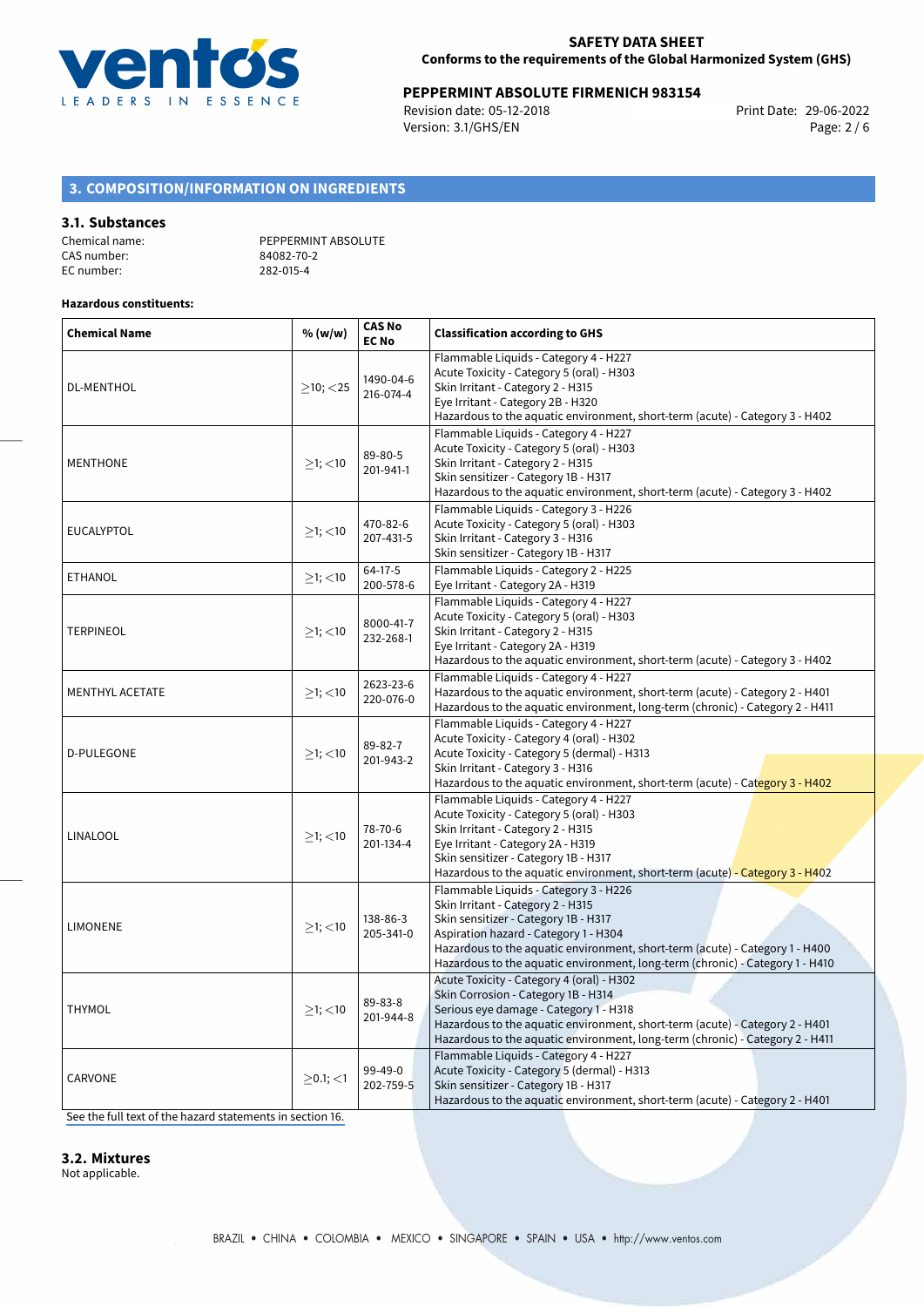

# **PEPPERMINT ABSOLUTE FIRMENICH 983154**<br>Revision date: 05-12-2018<br>Print Date: 29-06-2022

Revision date: 05-12-2018 Version: 3.1/GHS/EN Page: 3 / 6

## **4. FIRST-AID MEASURES**

### **4.1. Description of necessary first aid measures**

| Ingestion:    | Rinse mouth with water.<br>Obtain medical advice.<br>Keep at rest. Do not induce vomiting.                                                           |
|---------------|------------------------------------------------------------------------------------------------------------------------------------------------------|
| Eye contact:  | In case of contact with eyes, rinse immediately with plenty of water for at least 15 minutes and seek medical advice.                                |
| Inhalation:   | Remove person to fresh air and keep at rest.<br>Seek immediate medical advice.                                                                       |
| Skin contact: | Take off immediately all contaminated clothing.<br>Thoroughly wash affected skin with soap and water.<br>Seek medical attention if symptoms persist. |

#### **4.2. Most important symptoms and effects, both acute and delayed** No information available.

# **4.3. Indication of any immediate medical attention and special treatment needed**

No information available.

# **5. FIRE-FIGHTING MEASURES**

## **5.1. Extinguishing Media**

Water spray, carbon dioxide, dry chemical powder or appropriate foam. For safety reasons do not use full water jet.

### **5.2. Special hazards arising from the substance or mixture**

Known or Anticipated Hazardous Products of Combustion: Emits toxic fumes under fire conditions.

### **5.3. Advice for firefighters**

High temperatures can lead to high pressures inside closed containers. Avoid inhalation of vapors that are created. Use appropriate respiratory protection. Do not allow spillage of fire to be poured into drains or watercourses. Wear self-contained breathing apparatus and protective clothing.

# **6. ACCIDENTAL RELEASE MEASURES**

### **6.1. Personal precautions, protective equipment and emergency procedures**

Evacuate surronding areas. Ensure adequate ventilation. Keep unnecessary and unprotected personnel from entering. Do not breathe vapor/spray. Avoid contact with skin and eyes. Information regarding personal protective measures: see section 8.

### **6.2. Environmental precautions**

To avoid possible contamination of the environment, do not discharge into any drains, surface waters or groundwaters.

### **6.3. Methods and materials for containment and cleaning up**

Cover with an inert, inorganic, non-combustible absorbent material (e.g. dry-lime, sand, soda ash). Place in covered containers using non-sparking tools and transport outdoors. Avoid open flames or sources of ignition (e.g. pilot lights on gas hot water heater). Ventilate area and wash spill site after material pickup is complete.

### **6.4. Reference to other sections**

Information regarding exposure controls, personal protection and disposal considerations can be found in sections 8 and 13.

# **7. HANDLING AND STORAGE**

### **7.1. Precautions for safe handling**

Do not store or handle this material near food or drinking water. Do not smoke. Avoid contact with the eyes, skin and clothing. Wear protective clothing and use glasses. Observe the rules of safety and hygiene at work. Keep in the original container or an alternative made from a compatible material.

## **7.2. Conditions for safe storage, including any incompatibilities**

Store in tightly closed and preferably full containers in a cool, dry and ventilated area, protected from light. Keep away from sources of ignition (e.g. hot surfaces, sparks, flame and static discharges). Keep away from incompatible materials (see section 10).

### **7.3. Specific end use(s)**

No information available.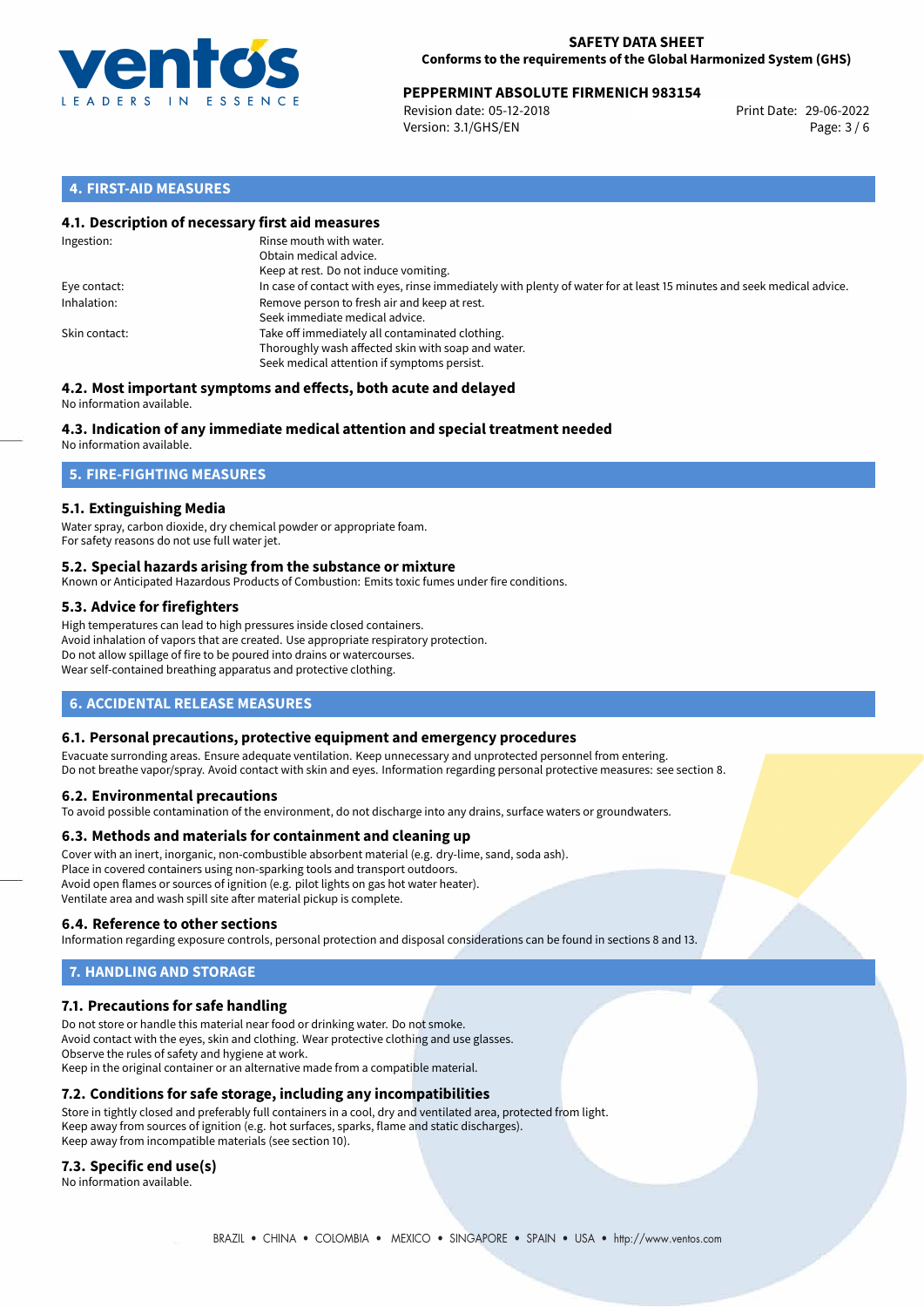

# **PEPPERMINT ABSOLUTE FIRMENICH 983154**<br>Revision date: 05-12-2018<br>Print Date: 29-06-2022

Revision date: 05-12-2018 Version: 3.1/GHS/EN Page: 4 / 6

# **8. EXPOSURE CONTROLS AND PERSONAL PROTECTION**

#### **8.1. Control parameters**

Components with occupational exposure limits: None known.

#### **8.2. Exposure controls**

Measures should be taken to prevent materials from being splashed into the body. Provide adequate ventilation, according to the conditions of use. Use a mechanical exhaust if required.

#### **8.3. Individual protection measures, such as personal protective equipment**

| Eye/Face protection:             | Chemical safety goggles are recommended. Wash contaminated goggles before reuse.                                                            |
|----------------------------------|---------------------------------------------------------------------------------------------------------------------------------------------|
| Hand Protection:                 | Chemical-resistant gloves are recommended. Wash contaminated gloves before reuse.                                                           |
| Body protection:                 | Personal protective equipment for the body should be selected based on the task being performed and the risks                               |
|                                  | involved.                                                                                                                                   |
| Respiratory Protection:          | In case of insufficient ventilation, use suitable respiratory equipment.                                                                    |
| Environmental exposure controls: | Emissions from ventilation or process equipment should be checked to ensure they comply with environmental<br>protection legislation.       |
|                                  | In some cases, filters or engineering modifications to the process equipment will be necessary to reduce emissions to<br>acceptable levels. |

# **9. PHYSICAL AND CHEMICAL PROPERTIES**

#### **9.1. Information on basic physical and chemical properties**

| Appearance:                            | Liquid                       |
|----------------------------------------|------------------------------|
| Colour:                                | Conforms to standard         |
| Odour:                                 | Conforms to standard         |
| Odour theshold:                        | Not determined               |
| pH:                                    | Not determined               |
| Melting point/freezing point:          | Not determined               |
| Boling point/boiling range:            | Not determined               |
| Flash point:                           | $95^{\circ}$ C               |
| Evaporation rate:                      | Not determined               |
| Flammability:                          | Not determined               |
| Lower flammability/Explosive limit:    | Not determined               |
| Upper flammability/Explosive limit:    | Not determined               |
| Vapour pressure:                       | Not determined               |
| Vapour Density:                        | Not determined               |
| Density:                               | $0,929-0,958$ g/mL (20°C)    |
| Relative density:                      | $0,929 - 0,958(20^{\circ}C)$ |
| Water solubility:                      | <b>INSOLUBLE IN WATER</b>    |
| Solubility in other solvents:          | SOLUBLE IN ETHANOL           |
| Partition coefficient n-octanol/water: | Not determined               |
| Auto-ignition temperature:             | Not determined               |
| Decomposition temperature:             | Not determined               |
| Viscosity, dynamic:                    | Not determined               |
| Viscosity, kinematic:                  | Not determined               |
| Explosive properties:                  | Not determined               |
| Oxidising properties:                  | Not determined               |
|                                        |                              |

# **10. STABILITY AND REACTIVITY**

#### **10.1. Reactivity**

No hazardous reactions if stored and handled as prescribed/indicated.

#### **10.2. Chemical stability**

The product is stable if stored and handled as prescribed/indicated.

#### **10.3. Possibility of hazardous reactions**

No hazardous reactions if stored and handled as prescribed/indicated.

### **10.4. Conditions to Avoid**

Conditions to Avoid: Excessive heat, flame or other ignition sources.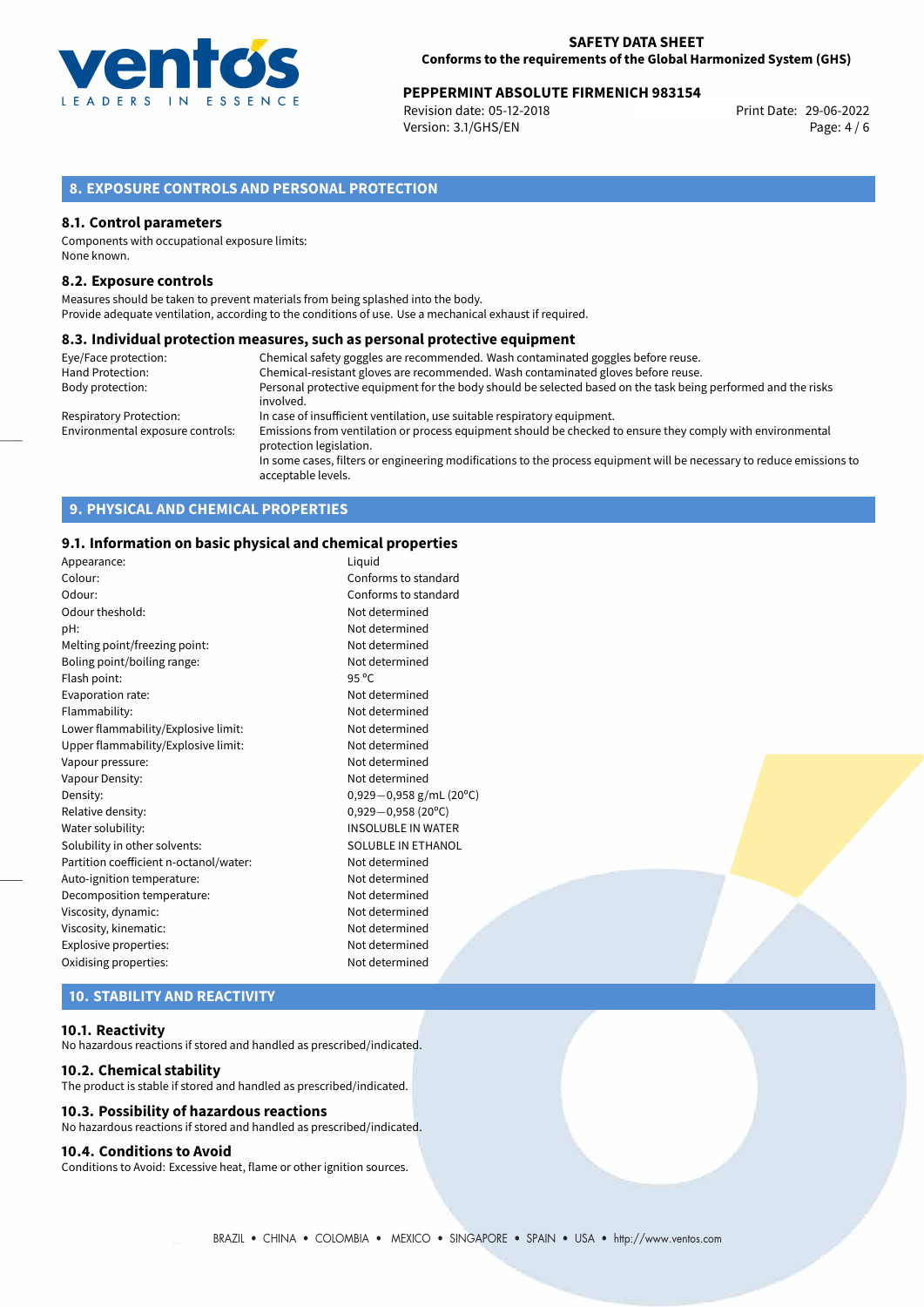

# **PEPPERMINT ABSOLUTE FIRMENICH 983154**<br>Revision date: 05-12-2018<br>Print Date: 29-06-2022

Revision date: 05-12-2018 Version: 3.1/GHS/EN Page: 5 / 6

### **10.5. Incompatible materials**

Avoid contact with strong acids and bases and oxidizing agents.

#### **10.6. Hazardous decomposition products**

During combustion may form carbon monoxide and unidentified organic compounds.

# **11. TOXICOLOGICAL INFORMATION**

| <b>Acute toxicity</b>             | Based on the data available, the criteria for classification are not met. |
|-----------------------------------|---------------------------------------------------------------------------|
| <b>Skin corrosion/irritation</b>  | Causes skin irritation.                                                   |
| Serious eye damage/irritation     | Causes serious eye irritation.                                            |
| Respiratory or skin sensitisation | May cause an allergic skin reaction.                                      |
| <b>Germ cell mutagenicity</b>     | Based on the data available, the criteria for classification are not met. |
| Carcinogenicity                   | Based on the data available, the criteria for classification are not met. |
| <b>Reproductive toxicity</b>      | Based on the data available, the criteria for classification are not met. |
| <b>STOT-single exposure</b>       | Based on the data available, the criteria for classification are not met. |
| <b>STOT-repeated exposure</b>     | Based on the data available, the criteria for classification are not met. |
| <b>Aspiration hazard</b>          | Based on the data available, the criteria for classification are not met. |

### **12. ECOLOGICAL INFORMATION**

#### **12.1. Toxicity**

**Assessment:**

Harmful to aquatic life with long lasting effects. **Experimental/calculated data:** No information available.

### **12.2. Degradability**

No information available.

## **12.3. Bioaccumulative potential**

No information available.

#### **12.4. Soil mobility**

No information available.

# **12.5. Other adverse effects**

See also sections 6, 7, 13 and 15 Do not allow to get into waste water or waterways.

### **13. DISPOSAL CONSIDERATIONS**

# **13.1. Waste treatment methods**

Dispose of in accordance with national and local environmental regulations.

## **14. TRANSPORT INFORMATION**

|                                    | <b>ADR/RID/ADN</b>                | <b>IMDG</b>                       | <b>IATA-ICAO</b>                  |
|------------------------------------|-----------------------------------|-----------------------------------|-----------------------------------|
| 14.1. UN Number                    | Not classified as hazardous goods | Not classified as hazardous goods | Not classified as hazardous goods |
| 14.2. UN Proper Shipping Name      | Not applicable                    | Not applicable                    | Not applicable                    |
| 14.3. Transport Hazard Class(es)   | Not applicable                    | Not applicable                    | Not applicable                    |
| 14.4. Packing Group                | Not applicable                    | Not applicable                    | Not applicable                    |
| $\mid$ 14.5. Environmental hazards | No                                | No.                               | No                                |
| Additional information             |                                   |                                   |                                   |

#### **14.6 Special precautions for user**

None known

# **14.7. Transport in bulk according to Annex II of MARPOL 73/78 and the IBC Code**

No information available

# **15. REGULATORY INFORMATION**

<span id="page-4-0"></span>**15.1. Safety, health and environmental regulations/legislation specific for the substance or mixture** No information available